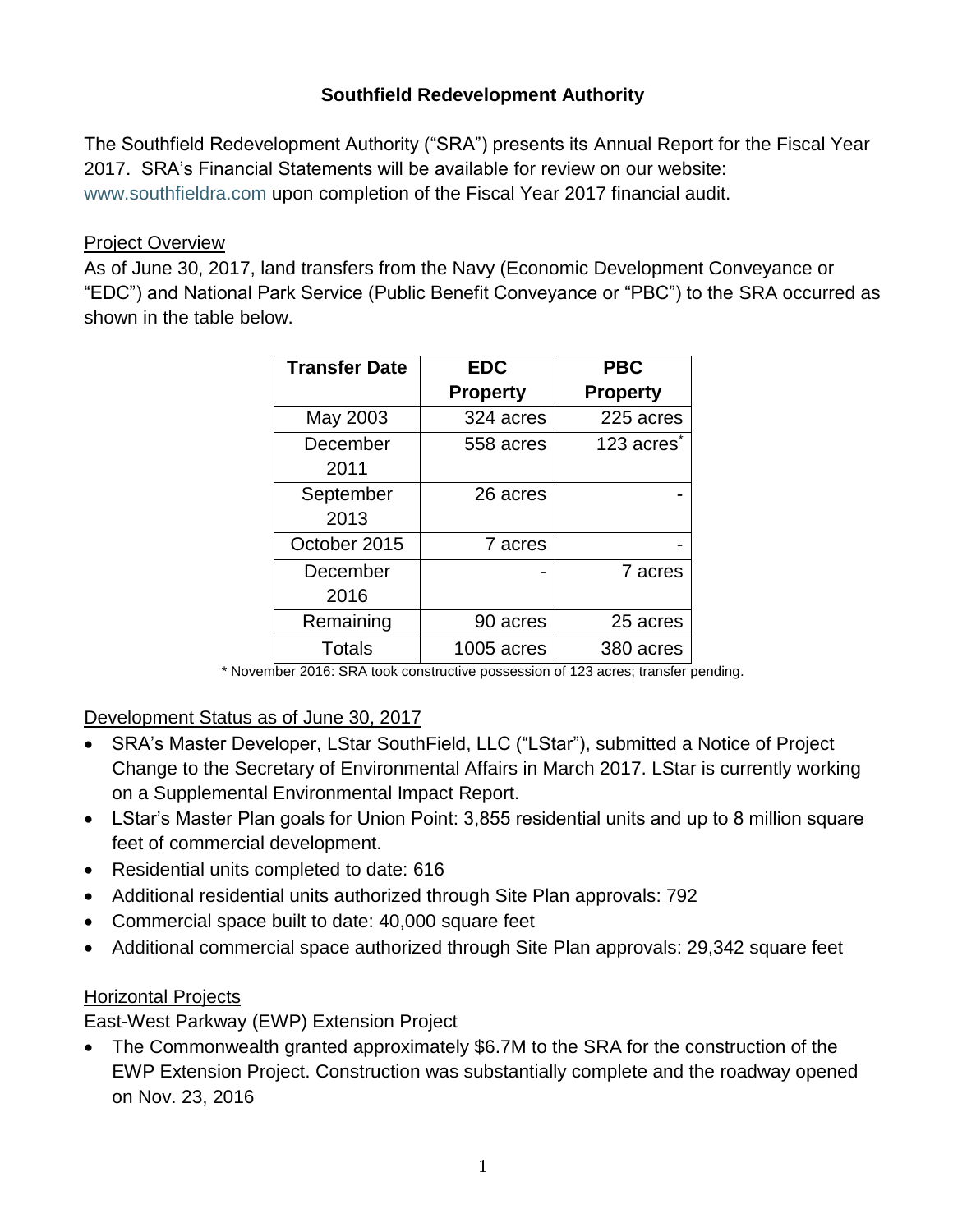Rte. 18 Widening and Reconstruction

• MassDOT's requests for Amendments to Order of Conditions were approved by Conservation Commission on July 11, 2016 and again on March 13, 2017

Other Improvements

• Beam Street Definitive Subdivision Plans were approved by ASB on January 23, 2017

# Vertical Projects

John M. Corcoran & Co. – Town Center Apartments (265 units)

- The Town Center Apartments Closing Documents were executed by the Board of Directors on July 25, 2016
- As of June 30, 2017 construction was underway

Northland Residential – Dorset Park (26 single family homes)

• As of June 30, 2017 – 16 units constructed

Pulte Homes of New England - Brookfield Village (108 mixed units)

• As of June 30, 2017 – 33 units constructed

Pulte Homes of New England - Woodstone Crossing (200 units)

• As of June 30, 2017 - the second of the four condominium buildings (50 units each) was under construction

William B. Rice Eventide – Fairing Way (216 apartments)

• As of June 30, 2017 – Phase 1 complete: 104 units and the long-term care facility constructed

LStar Recreation Complex (25 acres)

• Development Plan and Joint Site Plan/Special Permit approved by SPGA; and Notice of Intent approved by Conservation Commission all on March 27, 2017

Greystar Active Adult Apartments (180 units)

- Development Plan approved by SPGA April 24, 2017
- Site Plan approved by PGA, and Notice of Intent approved by Conservation Commission both on May 8, 2017

Stonebridge (45 single family homes)

• Development Plan approved by SPGA, and Definitive Subdivision Plans approved by ASB both on June 26, 2017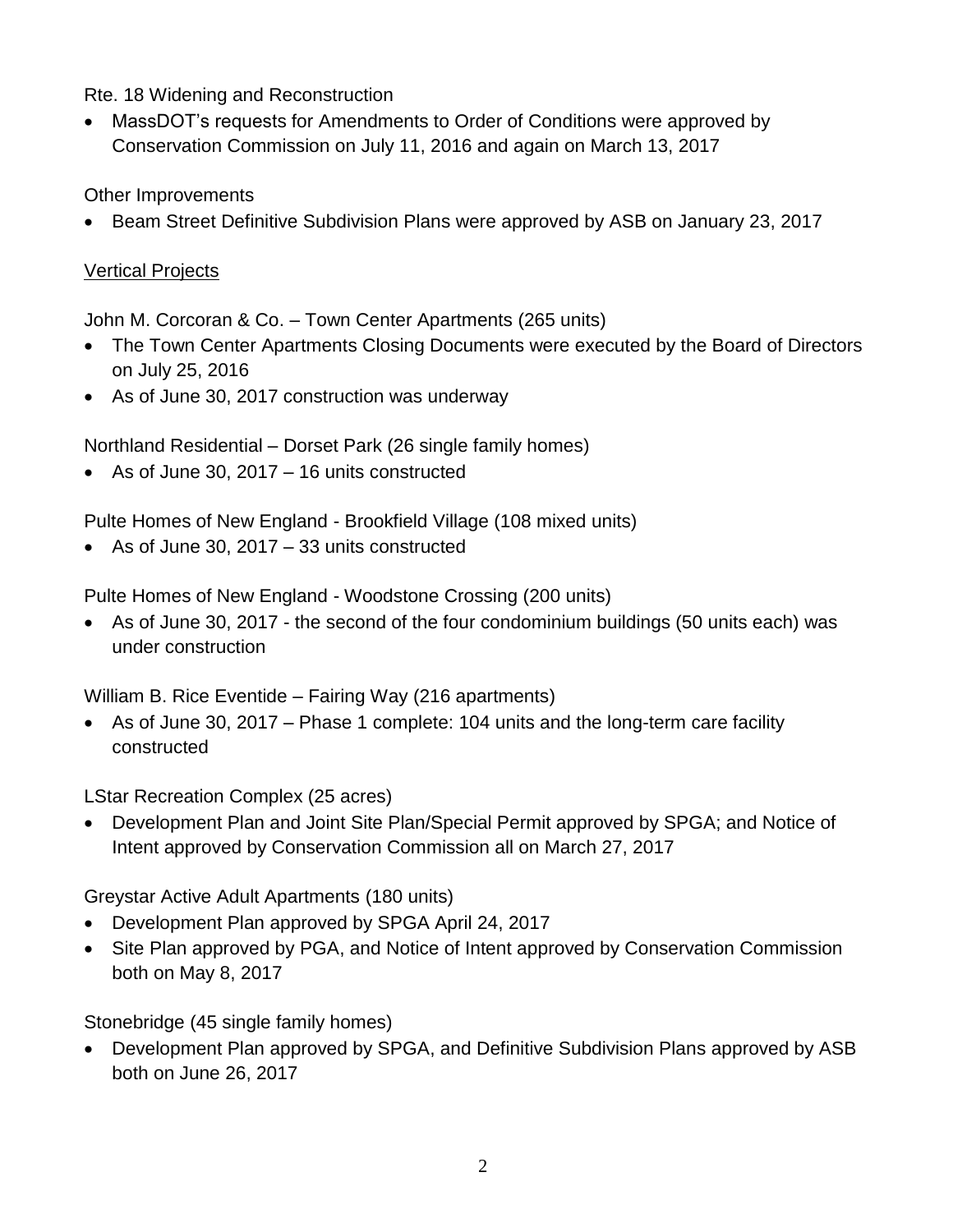## DDA

The Board of Directors approved the Third Amended and Restated Disposition and Development Agreement with LStar on June 20, 2017.

### Financial - Revenues and Expenses

The Fiscal Year 2017 General Fund operating budget was approved at \$2,158,025. Debt service for the 2010A Infrastructure Bond comprised 50% of the budget. Fund Balance reserves would be utilized for any shortfall between Revenues and Expenses.

### Southfield District Tax Rate

Tax rates are approved by the Massachusetts Department of Revenue based upon all revenue receivables. The tax recapitulation (RECAP) requires reporting of all anticipated income and all authorized expenditures for a given year. This calculation yields a tax rate.

- FY17 Southfield Certified Values \$167,635,900
- A single tax rate of \$0.50 for the District was approved and a district tax levy \$83,818 in district tax.

#### Infrastructure Bond

The 2010A Infrastructure Development Revenue Bonds ("Bonds") in the amount of \$12.55 million were issued on August 9, 2010. The Bonds are secured by Assessments and Pledged Revenues levied on each Parcel of Assessed Property. The Assessments have been imposed upon the real property within the boundaries of SouthField and are limited to those properties transferred under FOST 1 and 2 (June 2006 conveyance to LNR South Shore, LLC). Assessments are equal to the interest and principal on the Bonds and estimated administrative expenses related to the Bonds. The Assessment Roll is updated each Tax Year. In FY17, the SRA and Host Communities were required to pledge \$588,181 from dedicated tax revenue toward the debt obligations. The Special Assessment incurred to unimproved land owners as of January 1, 2016 was \$536,819. Together these two amounts totaled the FY17 bond payments due of \$1,125,000.

#### Parkway Bond

Utilizing funds from the Commonwealth of Massachusetts, construction of the East-West Parkway ("Parkway") began in 2010. With the initial construction phases of the Parkway completed, the roadway opened in August of 2013. An Amendment to the Parkway Financing Agreement deferred the obligation to June 30, 2020. This amendment deferred aggregate deficiency obligations from FY13 through FY18 amortizing any amount due over the existing Parkway debt service in annual pro rata amounts. All Parkway deficiencies are certified by the Massachusetts Department of Revenue.

## Free Cash

The undesignated fund balance in the general fund at the end of each fiscal year is submitted to the Massachusetts Department of Revenue for certification of Free Cash. The chart below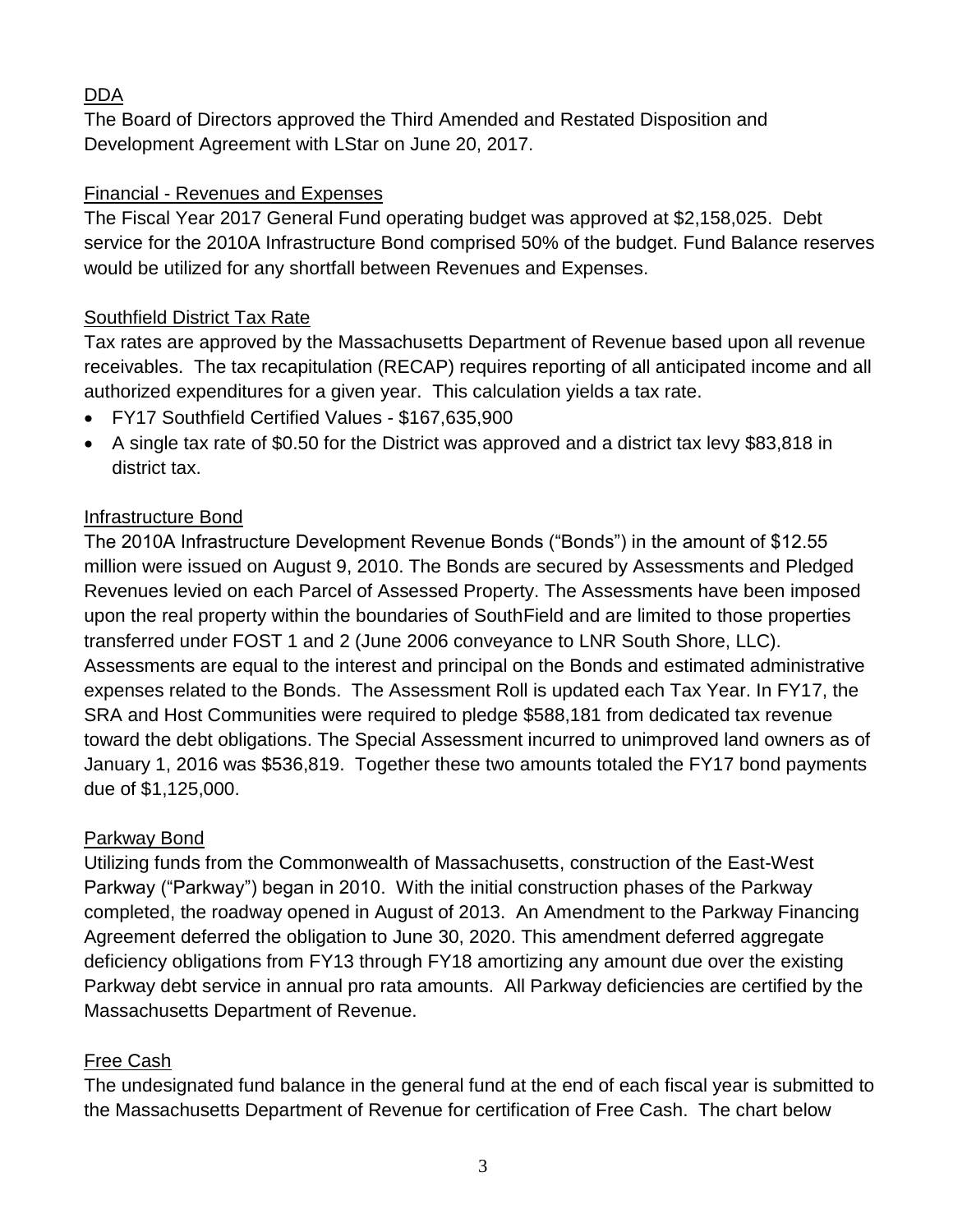indicates those amounts certified in prior years.

| <b>IFREE CASH</b>   | FY14      | FV15      | FY16            |
|---------------------|-----------|-----------|-----------------|
| <b>General Fund</b> | 1,039,658 | 2,931,696 | $T$ $T$ $T$ $T$ |

As of the time of this writing, the FY2017 free cash has not been certified.

## Other Post-Employment Benefits ("OPEB")

GASB Statement 45 requires state and local governments to begin reporting OPEB costs and obligations. This statement requires that the annual cost and liability associated with OPEB be computed and gradually accounted for within the governmental entity's books and records. With the SRA having fewer than 100 participants covered under the plan it is eligible for an alternative measurement method of reporting. The report includes the calculation for the Actuarial Accrued Liability ("AAL") which is defined as the total projected liability for OPEB covered under the plan. The AAL calculation uses the data on active employees, employees who are eligible for retiree healthcare, current retirees and beneficiaries. Utilizing this approved methodology and an independent firm to perform the calculations, it was previously determined that potential liability was \$288,727. A separate stabilization fund was established for the specific purpose of holding such funds. As of June 30, 2017, this fund had a balance of \$ 296,729.

## Retirement Board

The SRA is a member of the Plymouth County Retirement Association ("PCRA"). The PCRA is comprised of a five-member Board of Directors with the fiduciary responsibility for the fund assets.

## Enterprise Funds

The SRA provides its customers with water supply and sewer disposal through contractual agreement with the Town of Weymouth. The SRA previously adopted Chapter 44, Section 53F ½ of the General Laws for water and sewer activities. Revenues collected are dedicated solely to offset operating expenditures. Any excess balance at year end remains with the enterprise fund. The FY2017 Water/Sewer Enterprise Fund Budget was \$625,000. The rate structure is two tiered with a user fee of \$15.75 per 100 cubic feet for usage less than 900 cubic feet per month. For usage greater than 900 cubic feet per month the user cost is \$23.75 per 100 cubic feet. The Water/Wastewater MOA between the Town of Weymouth and the SRA was executed in December 2016 for 600K GPD of water and 540K GPD of wastewater allocated to Union Point. Terms were open ended, until a final solution for a permanent water supply and wastewater solution can be identified.

## Retained Earnings

The undesignated fund balance in the enterprise fund at the end of each fiscal year is submitted to the Massachusetts Department of Revenue for certification of Retained Earnings. The chart below indicates those amounts certified in prior years.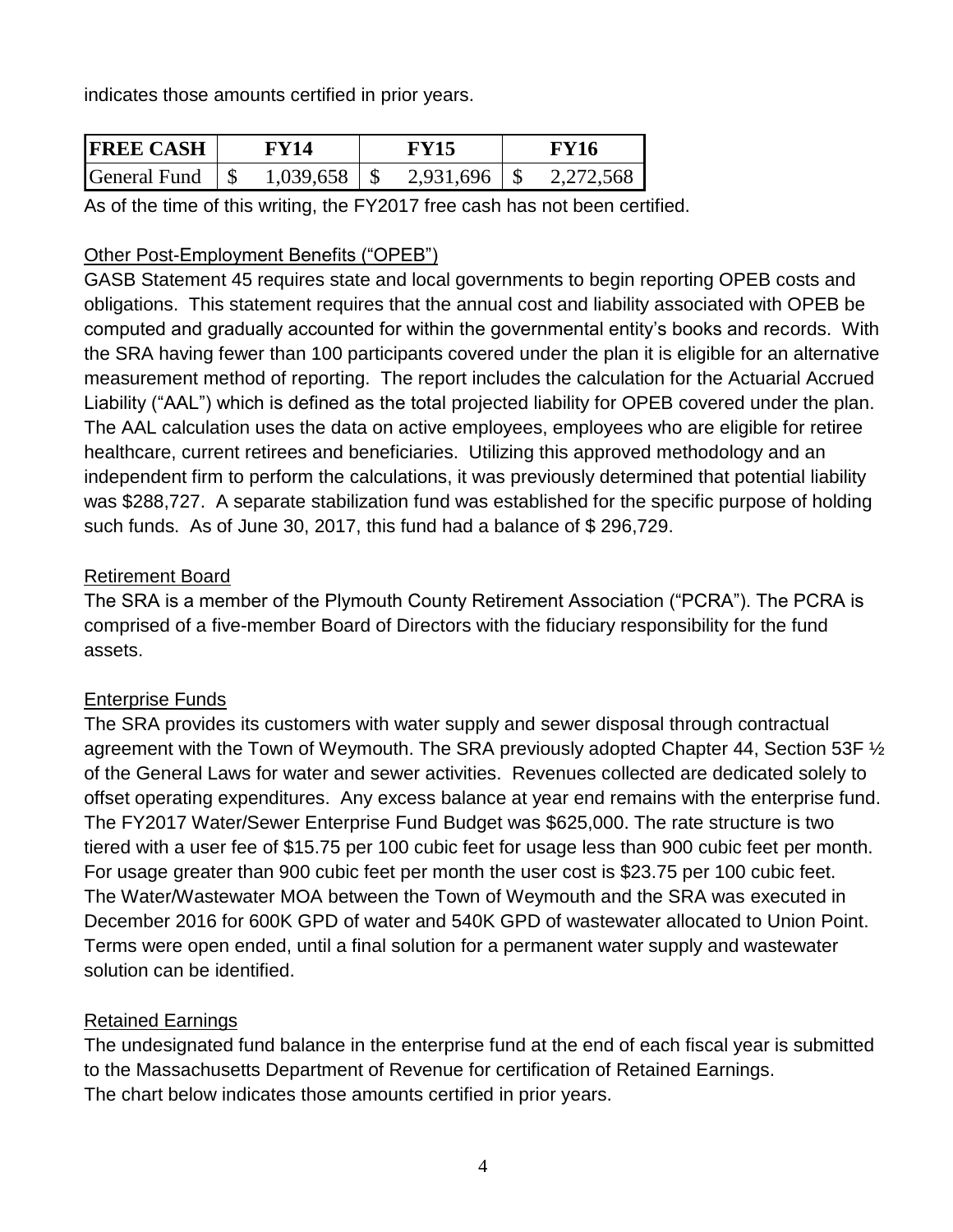| <b>Retained</b> | <b>FY14</b> | <b>FY15</b>                 | <b>FY16</b> |
|-----------------|-------------|-----------------------------|-------------|
| <b>Earnings</b> |             |                             |             |
| Enterprise      |             | 220,386   529,780   600,752 |             |
| Fund            |             |                             |             |

As of the time of this writing, the FY2017 retained earnings have not been certified.

#### Cash Management

Investment options are limited and governed by the General Laws. Cash was invested primarily in money market accounts. All SRA financial institutions have been rated by Veribanc as "green with three stars". These ratings are reviewed on a semi-annually basis.

#### Risk Management

The SRA insurance coverage under FY17 policies included: general liability, property, automobile, directors and officer's coverage, worker's compensation, and an additional umbrella liability policy.

#### SRA Advisory Board

The Advisory Board reviewed the General Fund and Enterprise Fund Budgets; and presented their comments and concerns for the benefit of the Authority at joint meetings with the Board of Directors. The Advisory Board met 5 times in FY17 for a total of 7 hours

#### Chapter 291 of the Acts of 2014 Section 11(d)

The purposes of the advisory board shall be as follows: (i) to review the annual report of the authority and to prepare comments thereon for the benefit of the authority, the governor and the towns and to make such examinations of the reports on the authority's records and affairs as the advisory board deems appropriate; (ii) to hold regular meetings twice annually with the board of directors of the authority and, at the discretion of the advisory board and with the concurrence of the board of directors of the authority, special meetings with the board of directors of the authority as it deems necessary and appropriate on matters relating to the authority, and to hold meetings at other times as the advisory board may determine; (iii) to make recommendations to the authority on any budget; (iv) to make recommendations to the governor, the general court and the towns regarding the authority, its programs, and the project; and (v) to determine, from time to time compensation for the directors pursuant to section 9.

Advisory Board members serve at the pleasure of:

Weymouth: Carol Karlberg - Chairman Eric Miller Rockland: Eric Hart - Secretary Jesse McSweeney (recalled on 6/21/17) Abington: Joseph Shea Hingham: William Koplovsky Metropolitan Area Planning Council: Martin Pillsbury Old Colony Planning Council: Bruce Hughes - Vice Chairman Gubernatorial Appointments: Lawrence Leahy, Skilled in Real Estate Development Benjamin Stone, (MA Administration & Finance)

(vacant seat) - Housing and Economic Development